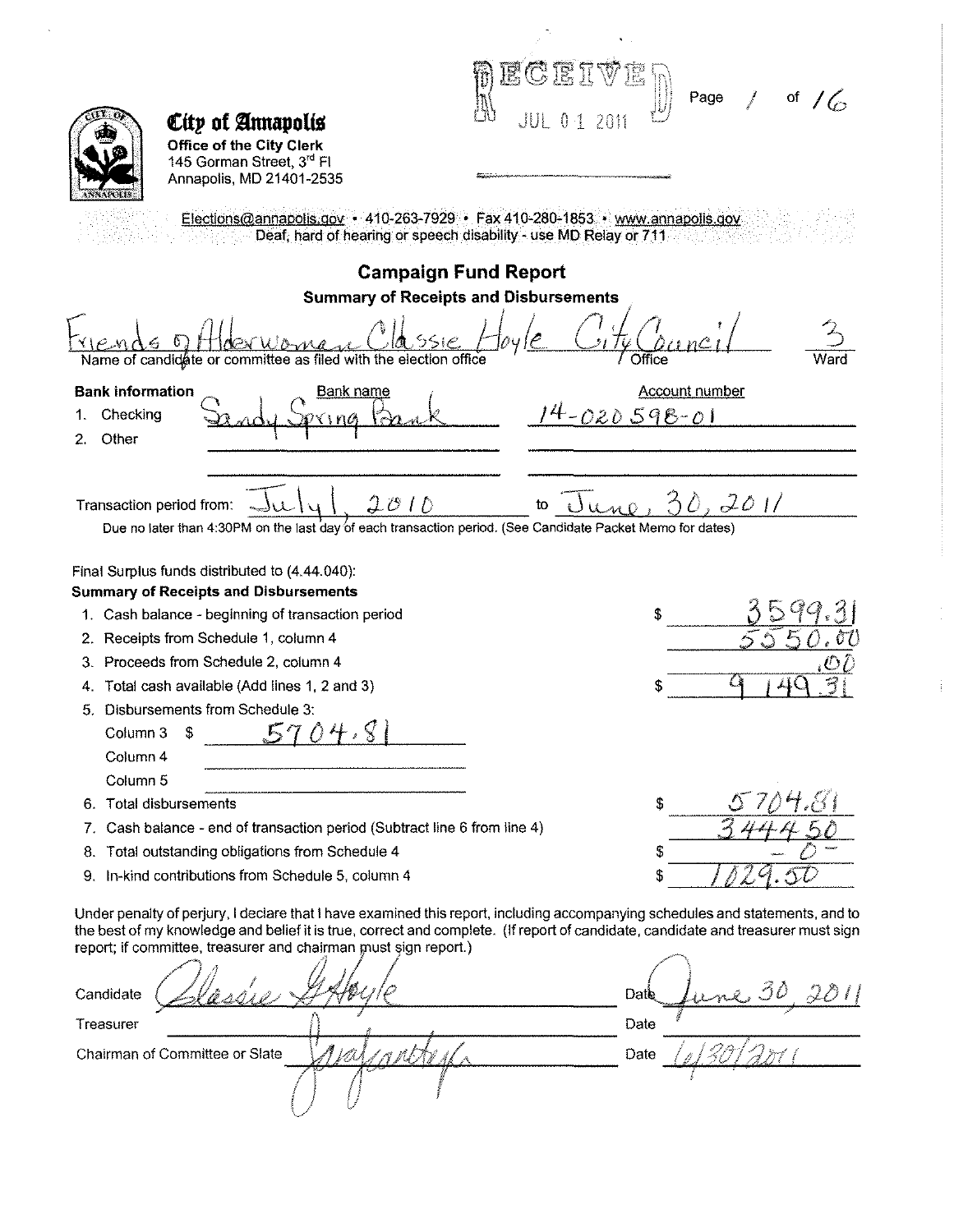

**Office of the City Clerk** 145 Gorman Street, 3<sup>rd</sup> FI Annapolis, MD 21401-2535

EBKoleoso@annapolis.gov • 410-263-7942 • Fax 410-280-1853 • TDD 410-263-7943 • www.annapolis.gov

erwoman Classie G. Hoy<br>2010 to June 30, 26  $\overline{\mathrm{K}}$ len Name of candidate or committee  $\sim$ Report period - transactions from  $-20$ بالبال

Page  $\eta$  of  $\cancel{6}$ 

## **Schedule 1 - Contributions and Receipts**

(Excluding Transfers, Loans and In-kind Contributions)

| Date<br>received                  | Complete name and residence address<br>of Payer           |                   | Description of receipt. See instructions for code. |                 |       | Amount     |
|-----------------------------------|-----------------------------------------------------------|-------------------|----------------------------------------------------|-----------------|-------|------------|
|                                   | Donald C Roane, MD                                        | Code <sup>*</sup> | <b>Ticket price</b>                                | Cash            |       |            |
|                                   | 3135 Anchorage Dr                                         | $\mathbb{C}$      |                                                    | Check #         | 8211  | 200.00     |
|                                   | Annapolis, $\mathcal{M}$                                  |                   | * T, enter price per ticket                        | Rcpt#           |       |            |
|                                   | ヌ1463                                                     |                   | Aggregate amount received from Payer to date       |                 |       |            |
|                                   | Carraway Koperties                                        | Code <sup>*</sup> | <b>Ticket price</b>                                | Cash            |       |            |
| $\frac{4}{3}$   11                | $RO.$ (Some Id606                                         | C                 |                                                    | Check #         | 1368  | 500.70     |
|                                   |                                                           |                   | * T, enter price per ticket                        | Rcpt#           |       |            |
|                                   | $An \cap \mathbb{C}$ polis, $\mathbb{C}^D_{\mathbb{C}^1}$ |                   | Aggregate amount received from Payer to date       |                 |       |            |
|                                   | $\ell$ ry<br>Gnamel                                       | Code <sup>*</sup> | <b>Ticket price</b>                                | Cash            |       |            |
|                                   | CNAU                                                      | C                 |                                                    | Check #         | 21435 | 10 D. O V  |
|                                   |                                                           |                   | * T, enter price per ticket                        | Rcpt#           |       |            |
|                                   | $\mu_{\!\scriptscriptstyle 4}$ MD 2140                    |                   | Aggregate amount received from Payer to date       |                 |       |            |
|                                   | cesa Duiders                                              | Code *            | Ticket price                                       | Cash            |       |            |
|                                   | Be4 884                                                   |                   |                                                    | Check #         | 15009 | $H$ ,00    |
|                                   | 21146                                                     |                   | * T, enter price per ticket                        | Rcpt#           |       |            |
|                                   | Park, MB                                                  |                   | Aggregate amount received from Payer to date       |                 |       |            |
|                                   | Enterlainment                                             | Code <sup>*</sup> | <b>Ticket price</b>                                | Cash            |       |            |
| $\frac{3}{4}$                     | omerville Kd                                              | C                 |                                                    | Check #         | 15297 | 00107      |
|                                   |                                                           |                   | * T, enter price per ticket                        | Rcpt#           |       |            |
|                                   | MD 21401                                                  |                   | Aggregate amount received from Payer to date       |                 |       |            |
|                                   | ine + Sen                                                 | Code <sup>*</sup> | <b>Ticket price</b>                                | Cash            |       |            |
| $^{\circ}\mathcal{O}/\mathcal{H}$ |                                                           |                   |                                                    | Check #         | 55810 | 0.07       |
|                                   |                                                           |                   | * T. enter price per ticket                        | Rcpt#           |       |            |
|                                   | capolic MD 21403                                          |                   | Aggregate amount received from Payer to date       |                 |       |            |
|                                   | sangdis                                                   | Code *            | <b>Ticket price</b>                                | Cash            |       |            |
| '31                               |                                                           |                   |                                                    | Check #         | 2476  | 10 0 : 0 0 |
|                                   | 20                                                        |                   | * T, enter price per ticket                        | Rept#           |       |            |
|                                   | poles, MD 21401                                           |                   | Aggregate amount received from Payer to date       |                 |       |            |
|                                   |                                                           |                   |                                                    | Total this page | \$    | 1200.00    |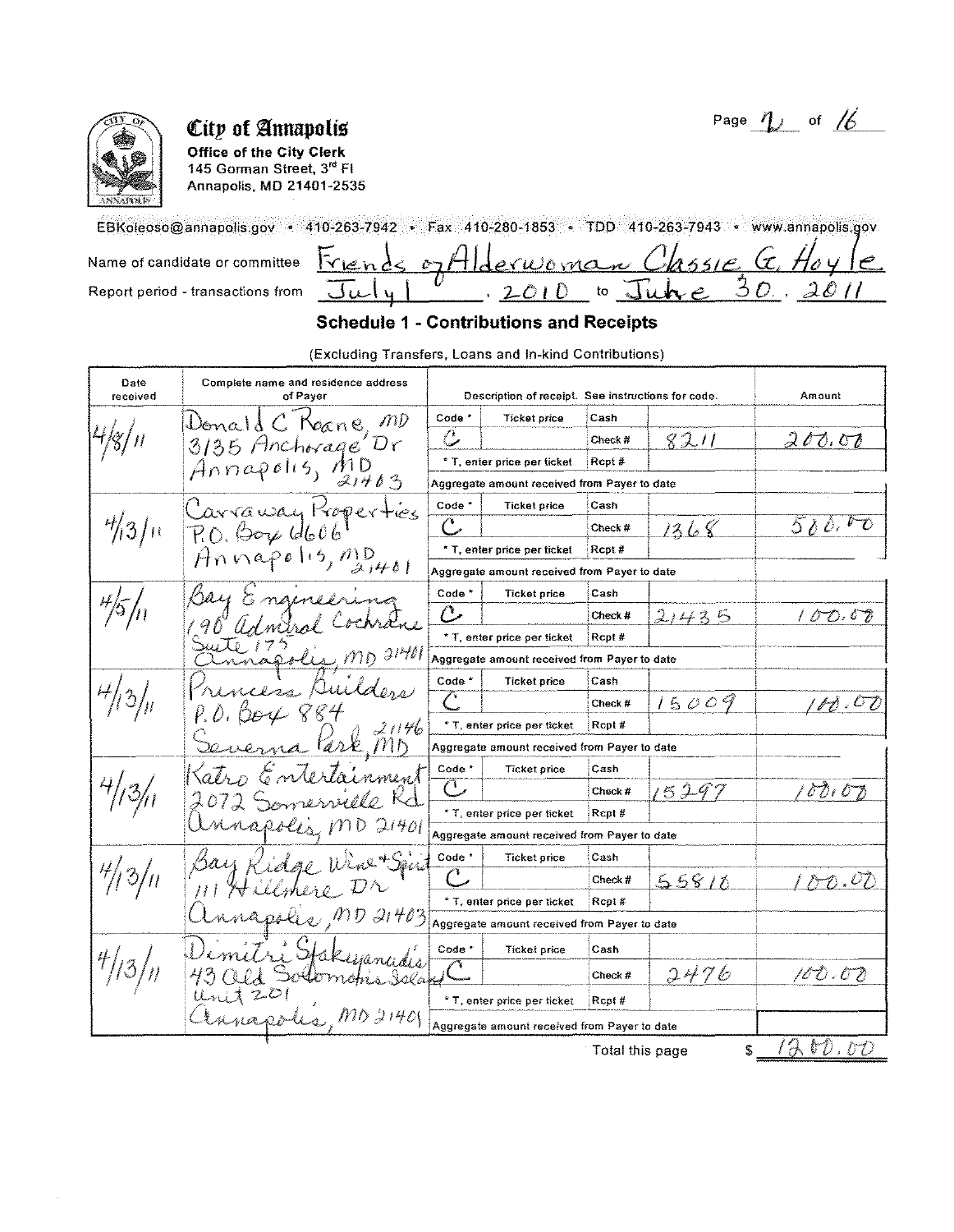Page  $3$  of  $\frac{1}{6}$ 



Office of the City Clerk 145 Gorman Street, 3<sup>rd</sup> Fl Annapolis, MD 21401-2535

EBKoleoso@annapolis.gov • 410-263-7942 • Fax 410-280-1853 • TDD 410-263-7943 • www.annapolis.gov Name of candidate or committee

Report period - transactions from

|  | $S$ viends, of Alderwoman Classic G Houle |             |  |
|--|-------------------------------------------|-------------|--|
|  |                                           | $Im\rho$ 30 |  |

## **Schedule 1 - Contributions and Receipts**

(Excluding Transfers, Loans and In-kind Contributions)

| Date<br>received          | Complete name and residence address<br>of Paver                                                                     |                   | Description of receipt. See instructions for code. |                 |       | Amount      |
|---------------------------|---------------------------------------------------------------------------------------------------------------------|-------------------|----------------------------------------------------|-----------------|-------|-------------|
|                           | $\exists$ ohn $g$ , kntelides                                                                                       | Code <sup>-</sup> | Ticket price                                       | Cash            |       |             |
|                           | 1609 Uirginia                                                                                                       | Ľ                 |                                                    | Check #         | 2284  | 100.00      |
|                           | Hnnapolis, mo 21401                                                                                                 |                   | * T, enter price per ticket                        | Rcpt#           |       |             |
|                           |                                                                                                                     |                   | Aggregate amount received from Payer to date       |                 |       |             |
|                           | $(z_0)$ d Hat. Inc                                                                                                  | Code <sup>*</sup> | <b>Ticket price</b>                                | Cash            |       |             |
| $\frac{\pi}{3}$           | $\rho_{0}$ Bay 4996                                                                                                 | Ĉ                 |                                                    | Check #         | 7967  | 100,00      |
|                           | Unnapolis, MDI4403                                                                                                  |                   | * T, enter price per ticket                        | Rept#           |       |             |
|                           |                                                                                                                     |                   | Aggregate amount received from Payer to date       |                 |       |             |
| $^{H}/\mid 3/\mid t \mid$ | Giveary Gosnell                                                                                                     | Code <sup>*</sup> | <b>Ticket price</b>                                | Cash            |       |             |
|                           | 10550 Ma Carthur Blud                                                                                               | $\mathcal{C}$     |                                                    | Check #         | 1014  | 200.00      |
|                           | $P_0$ tomac, m $D_{20854}$                                                                                          |                   | * T, enter price per ticket                        | Rcpt#           |       |             |
|                           |                                                                                                                     |                   | Aggregate amount received from Payer to date       |                 |       |             |
|                           | Hyatt flueber                                                                                                       | Code <sup>*</sup> | <b>Ticket price</b>                                | Cash            |       |             |
| $^4\!1311$                | 260 WestgateCr                                                                                                      | $\bigcap$         |                                                    | Check #         | 379/6 | 100,00      |
|                           |                                                                                                                     |                   | * T, enter price per ticket                        | Rept #          |       |             |
|                           | Syrte 500 1<br>Annapolis, mp 21401                                                                                  |                   | Aggregate amount received from Payer to date       |                 |       |             |
|                           | Tarrant Hi Lomax                                                                                                    | Code <sup>-</sup> | <b>Ticket price</b>                                | Cash            |       |             |
| 13/11                     | 940 Bay Kidge Aue                                                                                                   | $\ell$            |                                                    | Check #         | 1998  | 10 O.OB     |
|                           | Annapohs, m 521403                                                                                                  |                   | * T, enter price per ticket                        | Rcpt#           |       |             |
|                           |                                                                                                                     |                   | Aggregate amount received from Payer to date       |                 |       |             |
|                           | Ruth Kubino                                                                                                         | Code <sup>*</sup> | <b>Ticket price</b>                                | Cash            |       |             |
|                           | F. Joseph Rubino                                                                                                    | $\bigcap$         |                                                    | Check #         | 1402  | 100.00      |
|                           | $3/33$ Starboard Dr                                                                                                 |                   | * T, enter price per ticket                        | Rept#           |       |             |
|                           | $\hat{H}$ mm $\hat{\alpha}$ Pe $\hat{I}$ 15, $\hat{M}D$ $\hat{J}$ 1403 Aggregate amount received from Payer to date |                   |                                                    |                 |       |             |
|                           | Cardiner Kealty                                                                                                     | Code *            | <b>Ticket price</b>                                | Cash            |       |             |
|                           | $2144$ Priest Bridge                                                                                                |                   |                                                    | Check #         | 4085  | 100,00      |
|                           | Suite l                                                                                                             |                   | * T, enter price per ticket                        | Rcpt#           |       |             |
|                           | $l'$ ND4<br>ton, MD 21114                                                                                           |                   | Aggregate amount received from Payer to date       |                 |       |             |
|                           |                                                                                                                     |                   |                                                    | Total this nane | ę.    | 8 D.D. 157) |

Total this page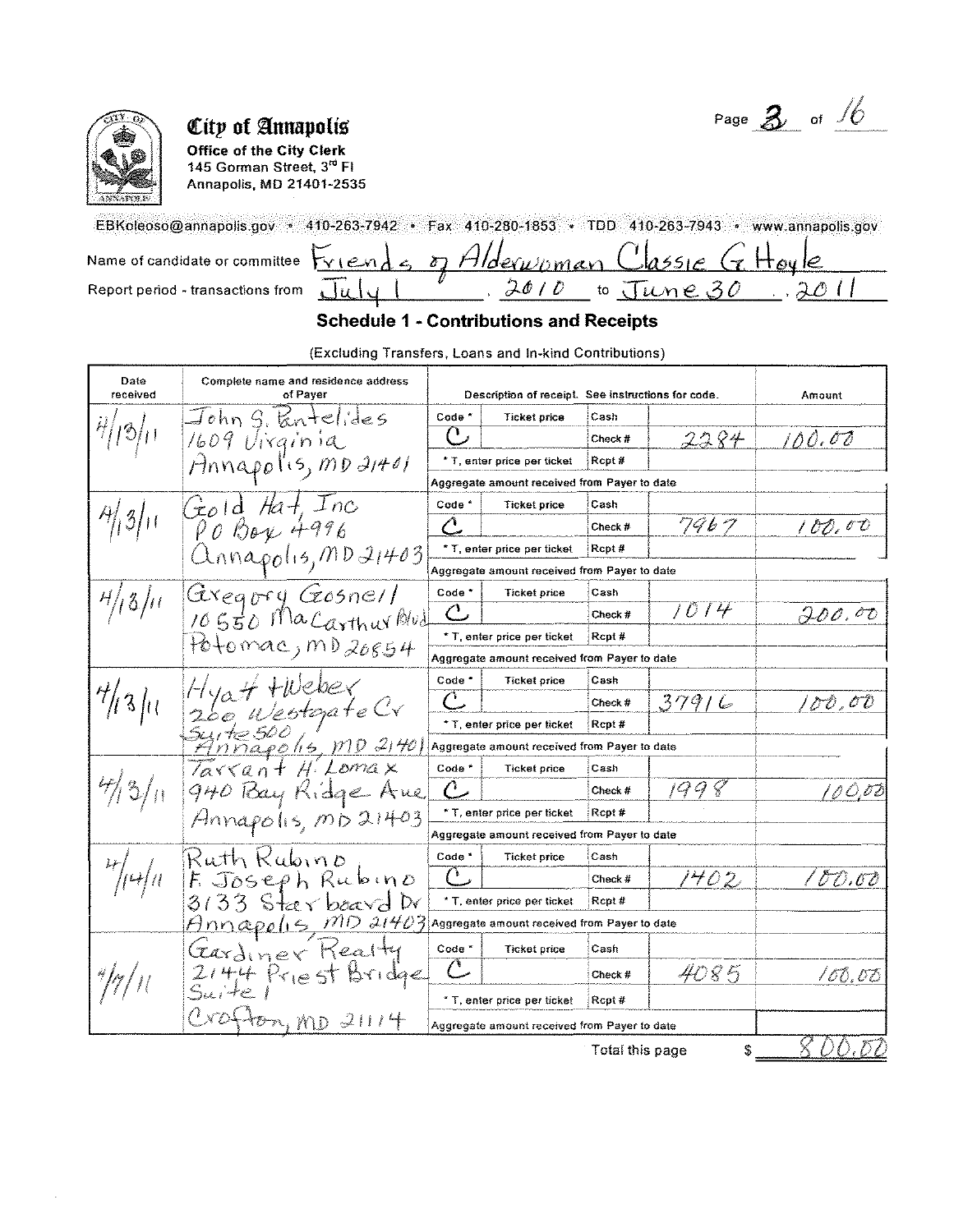

Office of the City Clerk 145 Gorman Street, 3<sup>rd</sup> FI **Annapolis, MD 21401-2535** 

EBKoleoso@annapolis.gov • 410-263-7942 • Fax 410-280-1853 • TDD 410-263-7943 • www.annapolis.gov  $_{155}e$ ,  $G$ Name of candidate or committee Hldexwonnen  $\sigma$  $Hvend$ Ä Report period - transactions from  $\lambda$ 30  $\overline{J}$ *une*  $\ddot{\phantom{1}}$ to Ju

## **Schedule 1 - Contributions and Receipts**

(Excluding Transfers, Loans and In-kind Contributions)

| Date<br>received    | Complete name and residence address<br>of Payer                                |                   | Description of receipt. See instructions for code. |                 |       | Amount            |
|---------------------|--------------------------------------------------------------------------------|-------------------|----------------------------------------------------|-----------------|-------|-------------------|
|                     | Landex Development                                                             | Code <sup>*</sup> | Ticket price                                       | Cash            |       |                   |
|                     | 801 InternationalD                                                             | $\mathsf C$       |                                                    | Check #         | 2061  | 100,00            |
|                     | $S$ uite 110                                                                   |                   | * T, enter price per ticket                        | Rcpt #          |       |                   |
|                     | $\mathcal{L}$ in thicum, MD 21090 Aggregate amount received from Payer to date |                   |                                                    |                 |       |                   |
|                     | Gereat Eastern Kop                                                             | Code <sup>*</sup> | <b>Ticket price</b>                                | Cash            |       |                   |
| 7/3/                | 2444 Solomons Iskad                                                            | $\mathcal{C}$     |                                                    | Check $\pi$     | 2297  | 100,00            |
|                     | $\beta$ nnafohs, mD 21401                                                      |                   | * T, enter price per ticket                        | Rept#           |       |                   |
|                     |                                                                                |                   | Aggregate amount received from Payer to date       |                 |       |                   |
|                     |                                                                                | Code <sup>*</sup> | Ticket price                                       | Cash            |       |                   |
| 4/12/11             | O'Dong ghue + Woroghus<br>4748 Wisconsin Aue                                   | €                 |                                                    | Check #         | 24939 | 250.              |
|                     |                                                                                |                   | * T, enter price per ticket                        | Rept#           |       |                   |
|                     | $U$ <i>Abshington, DC 20016</i>                                                |                   | Aggregate amount received from Payer to date       |                 |       |                   |
|                     | Bernstein + Feldman                                                            | Code <sup>*</sup> | <b>Ticket price</b>                                | Cash            |       |                   |
|                     | 900 Bestgate Rd Ste                                                            | $\mathcal C$ ,    |                                                    | Check #         | 38645 | 100.00            |
|                     |                                                                                |                   | * T, enter price per ticket                        | Ropt#           |       |                   |
|                     | Annapolis, mp 21401                                                            |                   | Aggregate amount received from Payer to date       |                 |       |                   |
|                     | Alan H. Legum                                                                  | Code <sup>-</sup> | Ticket price                                       | Casn            |       |                   |
|                     | 275 West St Suite 305                                                          |                   |                                                    | Check #         | 13610 | '00 , 00          |
|                     |                                                                                |                   | * T, enter price per ticket                        | Rept#           |       |                   |
|                     | $H$ nnapolis, $m_D$ 21401                                                      |                   | Aggregate amount received from Payer to date       |                 |       |                   |
|                     | Clarence Goldberg                                                              | Code <sup>*</sup> | <b>Ticket price</b>                                | Cash            |       |                   |
| $\frac{5}{2}$ /2/11 | Adrienne Goldberg<br>13 Horn Point Ct                                          |                   |                                                    | $Check$ #       | 8483  | / OO . OO         |
|                     |                                                                                |                   | * T, enter price per ticket                        | Ropt#           |       |                   |
|                     | <u> Hnnapolis, MD21403</u>                                                     |                   | Aggregate amount received from Payer to date       |                 |       |                   |
| 5/10/11             | Kichard Israel                                                                 | Code <sup>*</sup> | <b>Ticket price</b>                                | Cash            |       |                   |
|                     | $61$ Shaw ST                                                                   | F 8               |                                                    | $Check$ $#$     | 398   | $\sigma$ $\sigma$ |
|                     | $Ann$ apolis, mD                                                               |                   | * T, enter price per ticket                        | Rcpt#           |       |                   |
|                     | 2140                                                                           |                   | Aggregate amount received from Payer to date       |                 |       |                   |
|                     |                                                                                |                   |                                                    | Total this page | S     | 83 D              |

Total this page

<u> 1020 - 1030 - 1131 - 1132</u>

Page  $4/6$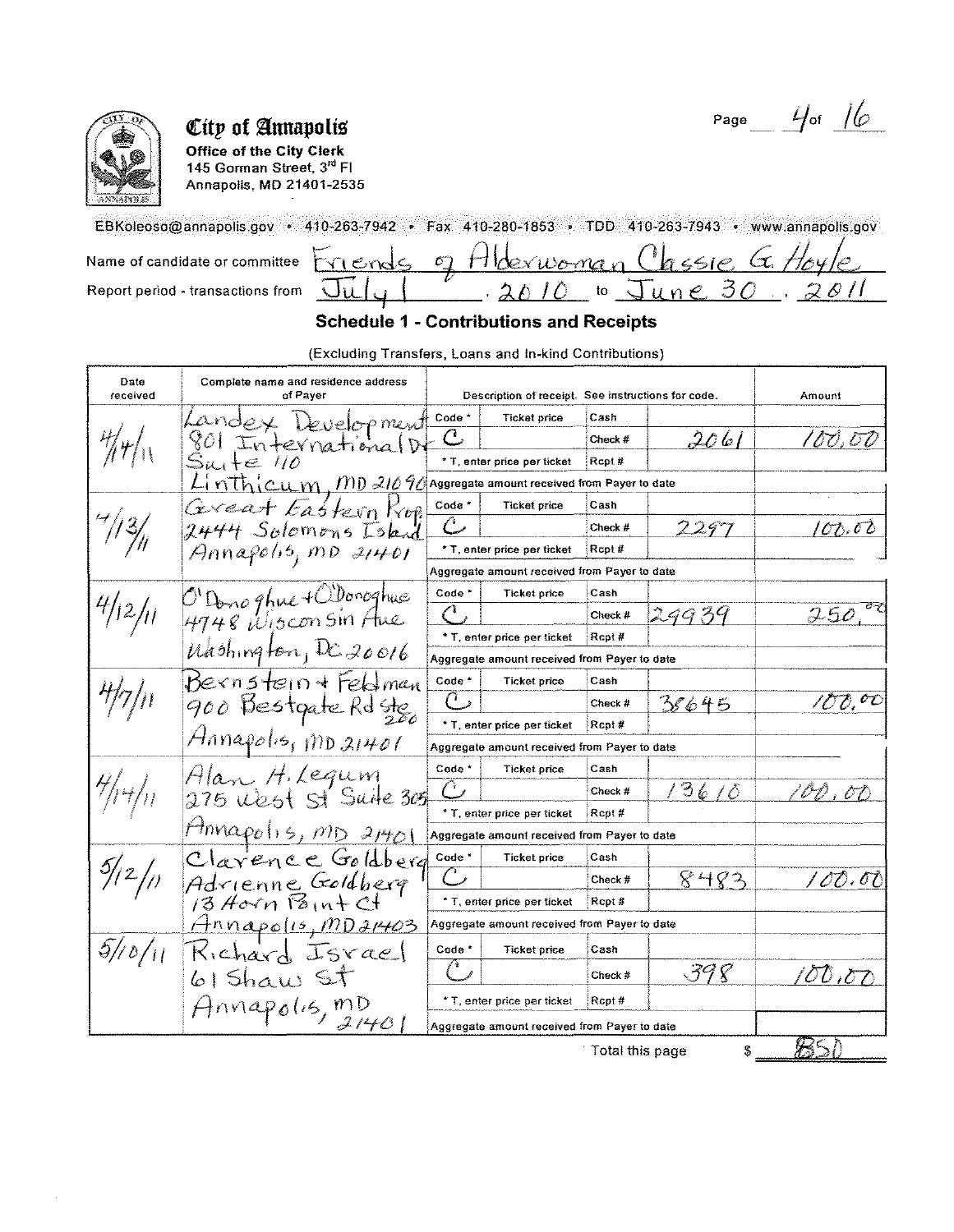

**Office of the City Clerk** 145 Gorman Street, 3<sup>rd</sup> Fl Annapolis, MD 21401-2535

EBKoleoso@annapolis.gov · 410-263-7942 · Fax 410-280-1853 · TDD 410-263-7943 · www.annapolis.gov Name of candidate or committee  $\overleftrightarrow{Y}$   $\in$   $\vee$ assie G Alderwoman Hoy  $\Lambda$ Report period - transactions from to June  $\mathcal{X}$  $\overline{\cup}\iota\iota\cup\iota$  $\partial$  $\overline{a}$ 

## **Schedule 1 - Contributions and Receipts**

(Excluding Transfers, Loans and In-kind Contributions)

| Date<br>received | Complete name and residence address<br>of Payer                                                                                       |                   | Description of receipt. See instructions for code. |                 |        | Amount                        |
|------------------|---------------------------------------------------------------------------------------------------------------------------------------|-------------------|----------------------------------------------------|-----------------|--------|-------------------------------|
|                  | lumenthal, Delavan                                                                                                                    | Code <sup>*</sup> | Ticket price                                       | Cash            |        |                               |
|                  | illiam                                                                                                                                | $\mathbb{C}$      |                                                    | Check#          | 021554 | 100.00                        |
|                  | Jennefer Rd Ste 240                                                                                                                   |                   | * T, enter price per ticket                        | Rcpt#           |        |                               |
|                  | mnapolis, MD 21401                                                                                                                    |                   | Aggregate amount received from Payer to date       |                 |        |                               |
|                  | damo Buick, Pontiac                                                                                                                   | Code *            | <b>Ticket price</b>                                | Cash            |        |                               |
|                  | Geme Truck                                                                                                                            | ( ) ,             |                                                    | Check #         | 077752 | 10D.OD                        |
|                  | 1797 West Street                                                                                                                      |                   | * T, enter price per ticket                        | Rept#           |        |                               |
|                  | annapolis, MD 21401                                                                                                                   |                   | Aggregate amount received from Payer to date       |                 |        |                               |
|                  | Hogan Investment                                                                                                                      | Code <sup>*</sup> | <b>Ticket price</b>                                | Cash            |        |                               |
| 4/6/11           | 2661 Riva Road Steb20                                                                                                                 |                   |                                                    | Check #         | 1163   | 100.00                        |
|                  | annapolis, MD 21401                                                                                                                   |                   | * T, enter price per ticket                        | Rept#           |        |                               |
|                  |                                                                                                                                       |                   | Aggregate amount received from Payer to date       |                 |        |                               |
|                  | mage tower, Inc                                                                                                                       | Code <sup>-</sup> | <b>Ticket price</b>                                | Cash            |        |                               |
| 72/11            | Gaming Devision                                                                                                                       | $\overline{C}$    |                                                    | Check #         | 11 4D  | 100,0 D                       |
|                  | 95 West Street                                                                                                                        |                   | * T, enter price per ticket                        | Rcpt#           |        |                               |
|                  | $n_{\mathcal{A}\mathcal{A}}$ $\rho \ell(i_4)$ , $m_{\mathcal{D}} \mathcal{J}_l + \rho$   Aggregate amount received from Payer to date |                   |                                                    |                 |        |                               |
|                  | rell Solomon Spruill                                                                                                                  | Code <sup>*</sup> | Ticket price                                       | Cash            |        |                               |
| 13/              | Deale,<br>723.                                                                                                                        |                   |                                                    | Check #         | 1562   | 100.00                        |
|                  | Tracys Landeng MD                                                                                                                     |                   | * T, enter price per ticket                        | Rcpt#           |        |                               |
|                  |                                                                                                                                       |                   | Aggregate amount received from Payer to date       |                 |        |                               |
|                  | Mannes Kacoyianni                                                                                                                     | Code <sup>*</sup> | <b>Ticket price</b>                                | Cash            |        |                               |
| 7/3/             | 178 S. South wood Aue                                                                                                                 |                   |                                                    | Check#          | 657    | $\mathit{DD}$ , $\mathit{OD}$ |
|                  | $H$ nna polis, MD $31$ <sup>HO</sup> l                                                                                                |                   | * T, enter price per ticket                        | Rept#           |        |                               |
|                  |                                                                                                                                       |                   | Aggregate amount received from Payer to date       |                 |        |                               |
|                  | Charles Walsh                                                                                                                         | Code <sup>*</sup> | <b>Ticket price</b>                                | Cash            |        |                               |
| 4/3/11           | 12 Southgate Aue                                                                                                                      |                   |                                                    | Check #         | 4787   | 180.00                        |
|                  | Hnnapo lis, mD 21401                                                                                                                  |                   | * T, enter price per ticket                        | Rcpt#           |        |                               |
|                  |                                                                                                                                       |                   | Aggregate amount received from Payer to date       |                 |        |                               |
|                  |                                                                                                                                       |                   |                                                    | Total thie nonn | ¢      | ウガオ<br>Arrival (              |

Total this page

Page  $-5$  of  $16$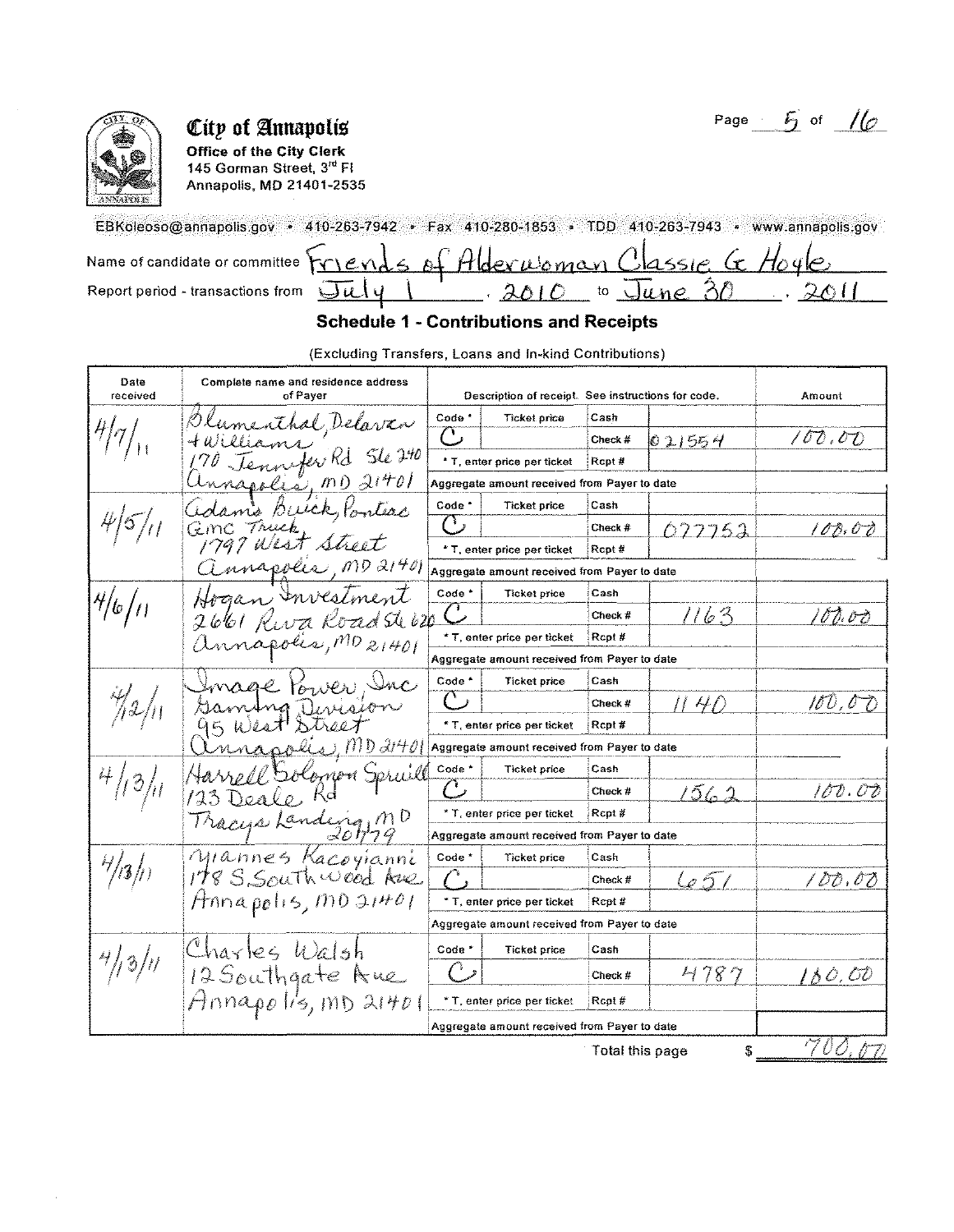

**Office of the City Clerk** 145 Gorman Street, 3<sup>rd</sup> Fl Annapolis, MD 21401-2535

EBKoleoso@annapolis.gov · 410-263-7942 · Fax 410-280-1853 · TDD 410-263-7943 · www.annapolis.gov Hoderwoman (1 Name of candidate or committee Mende  $165107$  $\mathcal{O}$ Report period - transactions from June  $3010$  $\mathfrak{t}\mathfrak{o}$ 

Page  $\overline{6}$  of  $/6$ 

#### **Schedule 1 - Contributions and Receipts**

(Excluding Transfers, Loans and In-kind Contributions)

| Date<br>received  | Complete name and residence address<br>of Payer |                     | Description of receipt. See instructions for code. |                 |       | Amount      |
|-------------------|-------------------------------------------------|---------------------|----------------------------------------------------|-----------------|-------|-------------|
|                   | Mercedes BenzoJAnn                              | Code <sup>*</sup>   | Ticket price                                       | Cash            |       |             |
| 761n              | $324$ Siyth St)                                 | $\overline{\Omega}$ |                                                    | Check #         | 36793 | 500.00      |
|                   | $An$ nopolis, $mp \frac{1}{2}1403$              |                     | * T, enter price per ticket                        | Rcpt#           |       |             |
|                   |                                                 |                     | Aggregate amount received from Payer to date       |                 |       |             |
|                   | George $Q$ r $\beta$ well                       | Code *              | <b>Ticket price</b>                                | Cash            |       |             |
|                   | $3454$ Monarch Dr                               | C                   |                                                    | Check #         | 2508  | 10.00       |
|                   |                                                 |                     | * T, enter price per ticket                        | Pcpt#           |       |             |
|                   | Edge useter, mp 21037                           |                     | Aggregate amount received from Payer to date       |                 |       |             |
|                   | Midgett Parker, Jr                              | Code <sup>*</sup>   | <b>Ticket price</b>                                | Cash            |       |             |
| 4/12/1            | $3229$ Chrisland Dr                             |                     |                                                    | Check #         | 353   | 00.00       |
|                   |                                                 |                     | * T, enter price per ticket                        | Rept#           |       |             |
|                   | Hnnapolis, MD 21403                             |                     | Aggregate amount received from Payer to date       |                 |       |             |
|                   | Koch Keasty, Inc.                               | Code <sup>*</sup>   | <b>Ticket price</b>                                | Cash            |       |             |
| 4/6/11            | 2661 Riva Rd Suite 22                           | $\curvearrowright$  |                                                    | Check #         | 4826  | 1 D O . O O |
|                   |                                                 |                     | * T, enter price per ticket                        | Rept#           |       |             |
|                   | $H$ nnapolis, $MD$ 21401                        |                     | Aggregate amount received from Payer to date       |                 |       |             |
|                   | Chesapeake Marine True                          | Code *              | <b>Ticket price</b>                                | Cash            |       |             |
| $\frac{4}{5}$ /11 | 6043350                                         |                     |                                                    | Check #         | 1210  | 100.00      |
|                   | mnapolis, MD21403                               |                     | * T, enter price per ticket                        | Rcpt#           |       |             |
|                   |                                                 |                     | Aggregate amount received from Payer to date       |                 |       |             |
|                   | ward S. Pinskey                                 | Code *              | Ticket price                                       | Cash            |       |             |
|                   | $534H$ Hern<br>Toent Nur                        |                     |                                                    | Check #         | 15695 | 188.80      |
|                   |                                                 |                     | * T, enter price per ticket                        | Rept#           |       |             |
|                   | napolis MD21403                                 |                     | Aggregate amount received from Payer to date       |                 |       |             |
|                   | wise Spring Develop                             | Code <sup>*</sup>   | Ticket price                                       | Cash            |       |             |
|                   | Paninkledge Rd                                  | ( ' )               |                                                    | Check #         | 1294  | 200.00      |
|                   | Canaar                                          |                     | * T, enter price per ticket                        | Rcpt#           |       |             |
|                   |                                                 |                     | Aggregate amount received from Payer to date       |                 |       |             |
|                   |                                                 |                     |                                                    | Total this page | \$    | (久) ひ , ひひ  |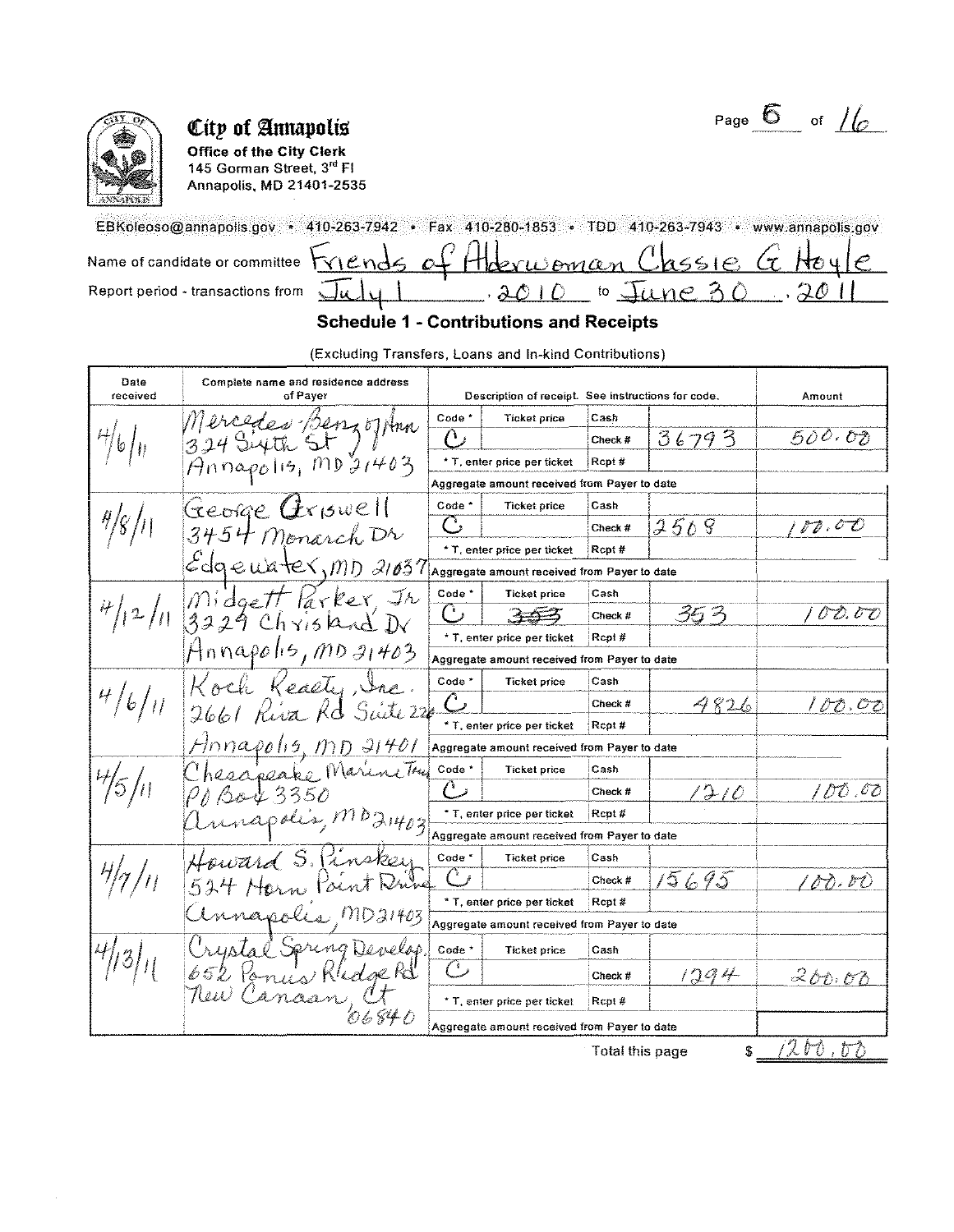

Office of the City Clerk 145 Gorman Street, 3rd FI Annapolis, MD 21401-2535

EBKoleoso@annapolis.gov • 410-263-7942 • Fax 410-280-1853 • TDD 410-263-7943 • www.annapolis.gov triends  $\omega$ Name of candidate or committee WAMA Ô, 3  $201$ Report period - transactions from to Tune  $\lambda$ D I D

## **Schedule 1 - Contributions and Receipts**

(Excluding Transfers, Loans and In-kind Contributions)

| Date<br>received | Complete name and residence address<br>of Payer |                   | Description of receipt. See instructions for code. |                 |       | Amount     |
|------------------|-------------------------------------------------|-------------------|----------------------------------------------------|-----------------|-------|------------|
|                  |                                                 | Code *            | <b>Ticket price</b>                                | Cash            |       |            |
|                  | Kindell Charles                                 | C                 |                                                    | Check #         | A 4 Q | . 8 ව      |
|                  | Dominge Ko                                      |                   | * T, enter price per ticket                        | Rcpt#           |       |            |
|                  |                                                 |                   | Aggregate amount received from Payer to date       |                 |       |            |
|                  | Kent MCNew                                      | Code *            | <b>Ticket price</b>                                | Cash            |       |            |
|                  |                                                 |                   |                                                    | Check #         | 95    | 00.00      |
|                  | 6516                                            |                   | * T, enter price per ticket                        | Rept#           |       |            |
|                  | nnapolis MD                                     |                   | Aggregate amount received from Payer to date       |                 |       |            |
|                  | Katce.                                          | Code <sup>*</sup> | Ticket price                                       | Cash            |       |            |
|                  |                                                 | $\mathbb{C}$      |                                                    | Check #         | 1182  | 200,00     |
|                  | P. 0.68482                                      |                   | * T, enter price per ticket                        | Rept#           |       |            |
|                  | $H$ nnapelis, MD 21404                          |                   | Aggregate amount received from Payer to date       |                 |       |            |
|                  |                                                 | Code <sup>*</sup> | <b>Ticket price</b>                                | Cash            |       |            |
|                  | $\chi$ aga                                      | G                 |                                                    | Check #         | 2615  | 100.80     |
|                  |                                                 |                   | * T, enter price per ticket                        | Rcpt#           |       |            |
|                  | 12 West 21<br>Bringpolis, mp21401               |                   | Aggregate amount received from Payer to date       |                 |       |            |
|                  | Kev W. Middlebrooks                             | Code <sup>*</sup> | <b>Ticket price</b>                                | Cash            |       |            |
|                  | 87 West Street                                  | $\bigcirc$        |                                                    | Check #         | 1230  | 00.07      |
|                  | $A$ nnapolit, mb 21401                          |                   | * T, enter price per ticket                        | Rcpt#           |       |            |
|                  |                                                 |                   | Aggregate amount received from Payer to date       |                 |       |            |
|                  | United Asson JAPPI                              | Code <sup>*</sup> | <b>Ticket price</b>                                | Cash            |       |            |
|                  | $3$ Park Place                                  |                   |                                                    | Check #         | 00079 | 250.00     |
|                  | Annapolus, mD21401                              |                   | * T, enter price per ticket                        | Rept#           |       |            |
|                  |                                                 |                   | Aggregate amount received from Payer to date       |                 |       |            |
|                  |                                                 | Code <sup>*</sup> | <b>Ticket price</b>                                | Cash            |       |            |
|                  |                                                 |                   |                                                    | Check $#$       |       |            |
|                  |                                                 |                   | * T, enter price per ticket                        | Rept#           |       |            |
|                  |                                                 |                   | Aggregate amount received from Payer to date       |                 |       |            |
|                  |                                                 |                   |                                                    | Total this page | \$    | $\sqrt{U}$ |

Total this page

800.OD

Page  $7$  of  $16$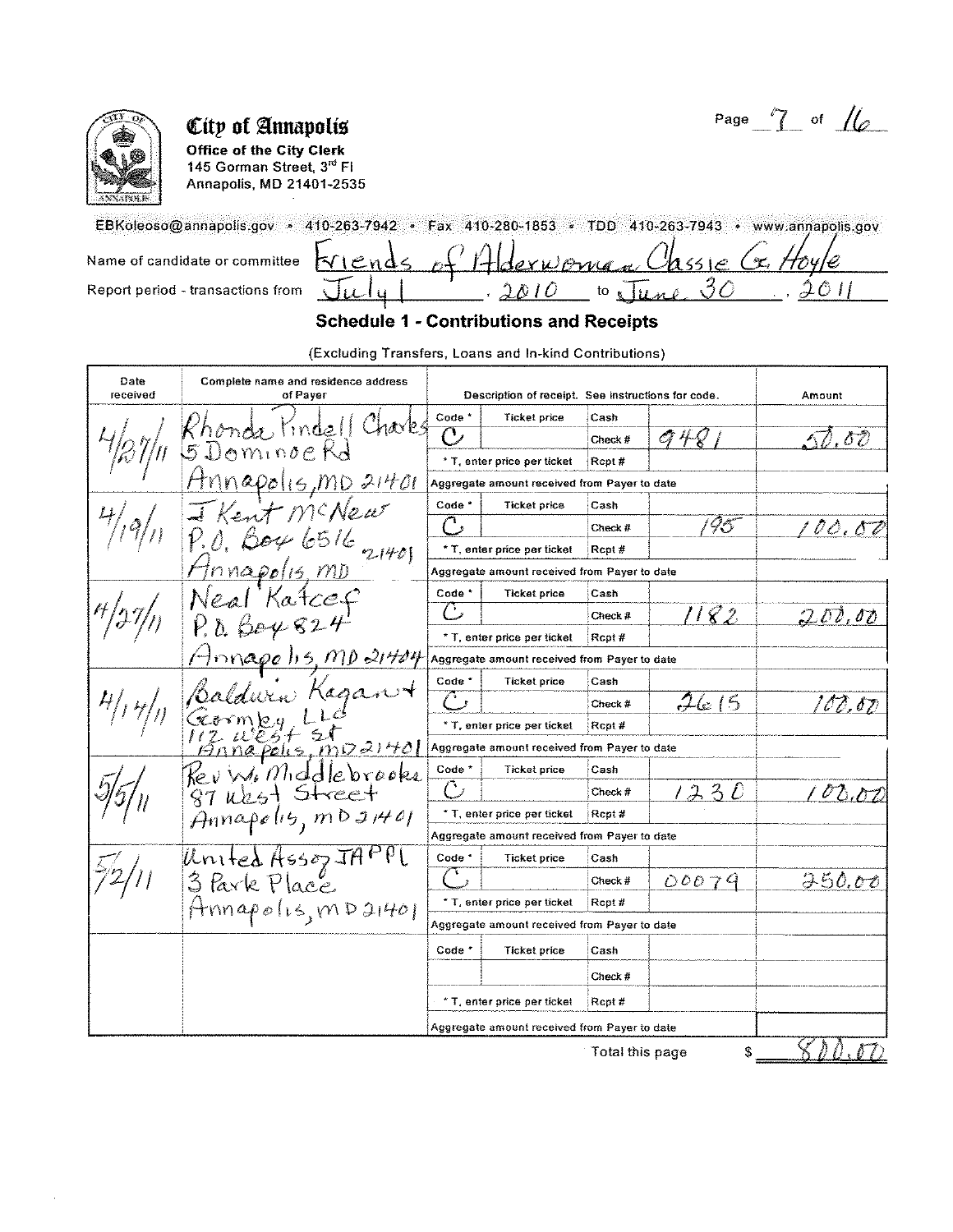Page  $\%$  of  $/$ 



**Cltp of annapoliS Office of the City Clerk**  145 Gorman Street, 3'' Fl Annapolis, MD 21401-2535

Elections@annapolis.gov • 410-263-7929 • Fax 410-280-1853 • www.annapolis.qoy Deaf, hard of hearing or speech disability- use MD Relay or 711

| Name of candidate or committee $f_{\gamma_1}$ ends of Hlder woman Classie $G$ . |  |                                 |  |
|---------------------------------------------------------------------------------|--|---------------------------------|--|
| Report period - transactions from $\pi_{\iota\iota}\mid_{\iota\iota}$           |  | $10$ , $74$ $10$ , $30$ , $201$ |  |

# Schedule 2 - Loans and Transfers  $N/f$

| <b>Date</b><br>received | Complete name and residence<br>address of Payer | Description of loan or transfer            | Amount |
|-------------------------|-------------------------------------------------|--------------------------------------------|--------|
|                         |                                                 | Aggregate amount of<br>loan or transfer \$ |        |
|                         |                                                 | Aggregate amount of<br>loan or transfer \$ |        |
|                         |                                                 | Aggregate amount of<br>loan or transfer \$ |        |
|                         |                                                 | Aggregate amount of<br>loan or transfer \$ |        |
|                         |                                                 | Aggregate amount of<br>loan or transfer \$ |        |
|                         |                                                 | Aggregate amount of<br>loan or transfer \$ |        |
|                         |                                                 | Aggregate amount of<br>loan or transfer \$ |        |
|                         |                                                 | Aggregate amount of<br>loan or transfer \$ |        |
|                         |                                                 | Aggregate amount of<br>loan or transfer \$ |        |
|                         |                                                 | Aggregate amount of<br>loan or transfer \$ |        |

Total this page  $$$ 

 $\frac{-\ddot{C}}{2}$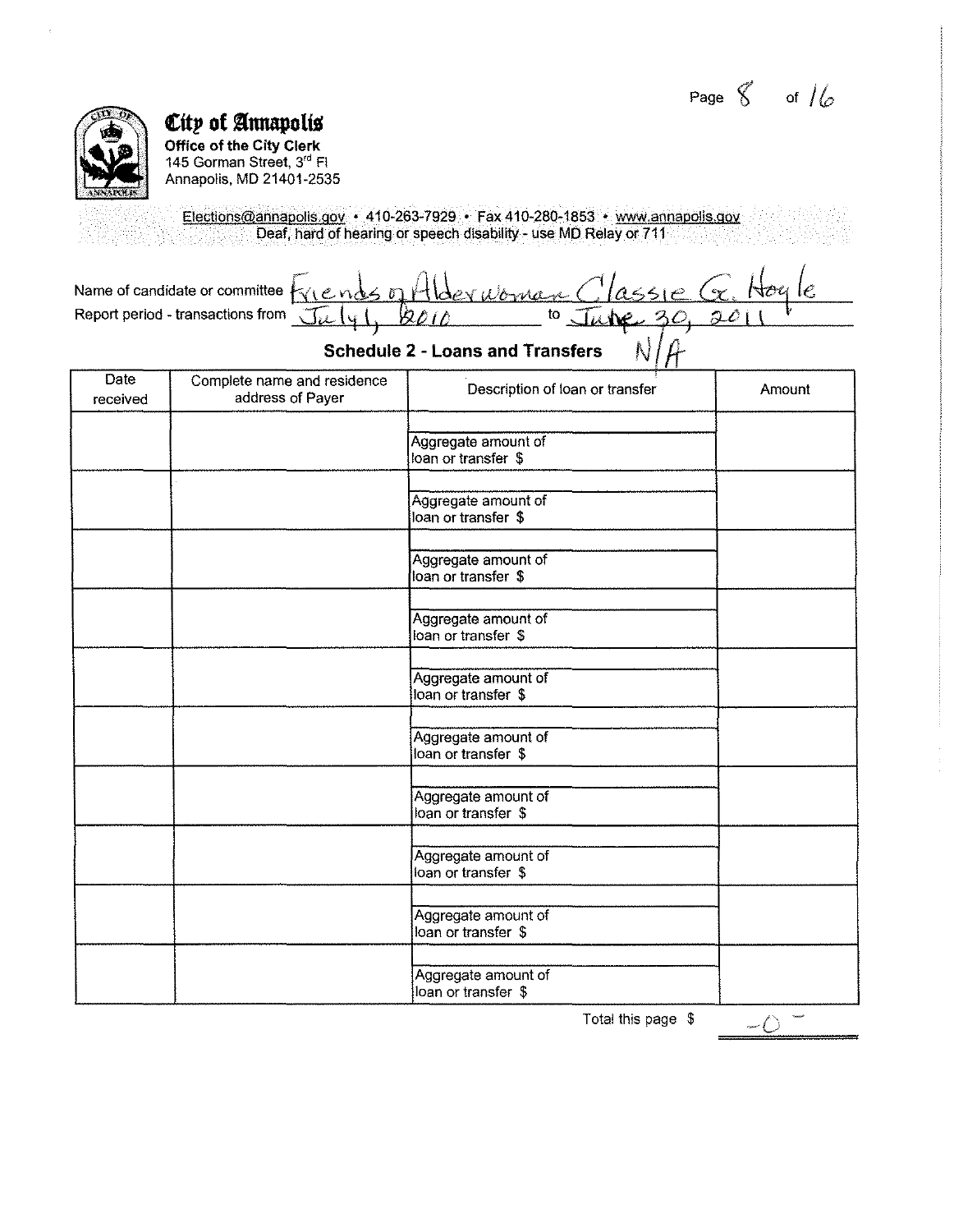Page  $9$  of  $16$ 



**City of Annapolis**<br>Office of the City Clerk<br>145 Gorman Street, 3<sup>rd</sup> Fl Annapolis, MD 21401-2535

Elections@annapolis.gov + 410-263-7929 + Fax 410-280-1853 + www.annapolis.gov<br>Deaf, hard of hearing or speech disability - use MD Relay or 711

|             | Name of fund or committee $\forall x$ $\in$ nds $\in$ Hlde $w$ oman Classie (x. |  |
|-------------|---------------------------------------------------------------------------------|--|
| Debts as of |                                                                                 |  |

## Schedule 4 - Outstanding Obligations as of End of Report Period

| $\ddagger$       | $\overline{2}$                                     | $\overline{3}$     | $\ddot{4}$ |
|------------------|----------------------------------------------------|--------------------|------------|
| Name and address | Description of debt (Loans,<br>unpaid bills, etc.) | Date debt incurred | Amount     |
|                  |                                                    |                    |            |
|                  |                                                    |                    |            |
|                  |                                                    |                    |            |
|                  |                                                    |                    |            |
|                  |                                                    |                    |            |
|                  |                                                    |                    |            |
|                  |                                                    |                    |            |
|                  |                                                    |                    |            |
|                  |                                                    |                    |            |
|                  |                                                    |                    |            |
|                  |                                                    |                    |            |
|                  |                                                    |                    |            |
|                  |                                                    |                    |            |
|                  |                                                    |                    |            |

Total this page \$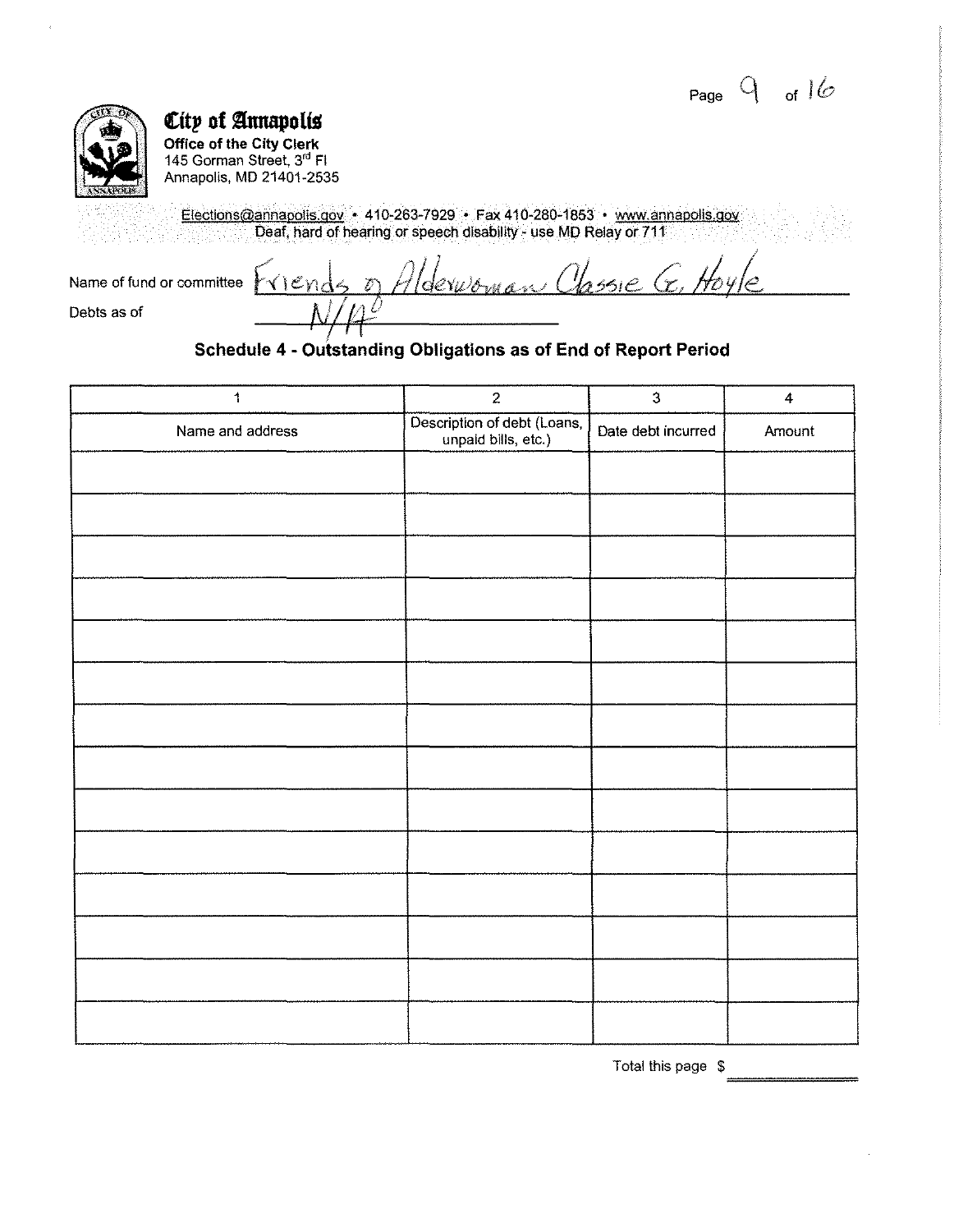

Office of the City Clerk<br>145 Gorman Street, 3<sup>rd</sup> Fl Annapolis, MD 21401-2535

Elections@annapolis.gov + 410-263-7929 + Fax 410-280-1853 + www.annapolis.gov<br>Deaf, hard of hearing or speech disability - use MD Relay or 711

 $\sqrt{1}$ 

 $2\triangle$ 

Hlderwoma

Name of candidate or committee  $\left[\sqrt{e^n}\right] \leq 0$ Report period - transactions from  $\overline{\sqrt{L}}$ 

 $to$   $\sqrt{u}$ ne 30  $\mathcal{D} \wedge \mathcal{D}$ Schedule 3 - Disbursements

 $6600$   $\widehat{r}$ 

|                 | $\overline{2}$                                                                                                                                         |              |                                           | 3        |                                 | 4             |           |  | 5                                         |        |
|-----------------|--------------------------------------------------------------------------------------------------------------------------------------------------------|--------------|-------------------------------------------|----------|---------------------------------|---------------|-----------|--|-------------------------------------------|--------|
|                 |                                                                                                                                                        |              | Salaries and all payments other than loan | payments |                                 | Loan payments |           |  | Transfers to other<br>funds (candidate or |        |
| Date            | Payee and<br>address                                                                                                                                   | Code         | Amount                                    | Method   |                                 | Amount        | Method    |  | committee name<br>required)               | Amount |
|                 |                                                                                                                                                        |              |                                           |          | [Check #] 3095                  |               | Check #   |  |                                           |        |
| $\sqrt{8/4}/10$ | High Star PrupL                                                                                                                                        |              | 141.78                                    | Cash     |                                 |               | Cash      |  |                                           |        |
|                 | Annapoliz PP                                                                                                                                           |              |                                           | Rcpt #   |                                 |               | Rcpt #    |  |                                           |        |
|                 | Hnnapolis                                                                                                                                              | PL           | 60.00                                     |          | $[Check \#]$ 3 0 9 6            |               | Check $#$ |  |                                           |        |
| $\frac{3}{6}$   | Kotary Club                                                                                                                                            |              |                                           | Cash     |                                 |               | Cash      |  |                                           |        |
|                 | Gray Hursterpp                                                                                                                                         |              |                                           | Ropt#    |                                 |               | Rept#     |  |                                           |        |
| 8/22/10         | $Lipne \overline{jønes}$                                                                                                                               |              |                                           | Check #  | 3097                            |               | Check #   |  |                                           |        |
|                 |                                                                                                                                                        |              | 250.00                                    | Cash     |                                 |               | Cash      |  |                                           |        |
|                 | Fvessoses                                                                                                                                              |              |                                           | Ropt #   |                                 |               | Rcpt #    |  |                                           |        |
| 911610          | Mt alive CC                                                                                                                                            |              |                                           |          | $\sqrt{\text{Check}\#[3,09,0]}$ |               | Check #   |  |                                           |        |
|                 |                                                                                                                                                        |              | 200,00                                    | Cash     |                                 |               | Cash      |  |                                           |        |
|                 | <i>Britagolisma</i>                                                                                                                                    |              |                                           | Rcpt #   |                                 |               | Rcpt #    |  |                                           |        |
| $10 - 14 - 10$  |                                                                                                                                                        |              | 118.65                                    | Check #  | 3099                            |               | Check #   |  |                                           |        |
|                 | $\begin{vmatrix} \frac{\partial}{\partial t} & \frac{\partial}{\partial t} \\ \frac{\partial}{\partial t} & \frac{\partial}{\partial t} \end{vmatrix}$ | $\mathsf{C}$ |                                           | Cash     |                                 |               | Cash      |  |                                           |        |
|                 | Annapolis, MD                                                                                                                                          |              |                                           | Rcpt #   |                                 |               | RCpt#     |  |                                           |        |
|                 | Totals this page \$                                                                                                                                    |              | 70.43                                     |          |                                 |               |           |  |                                           |        |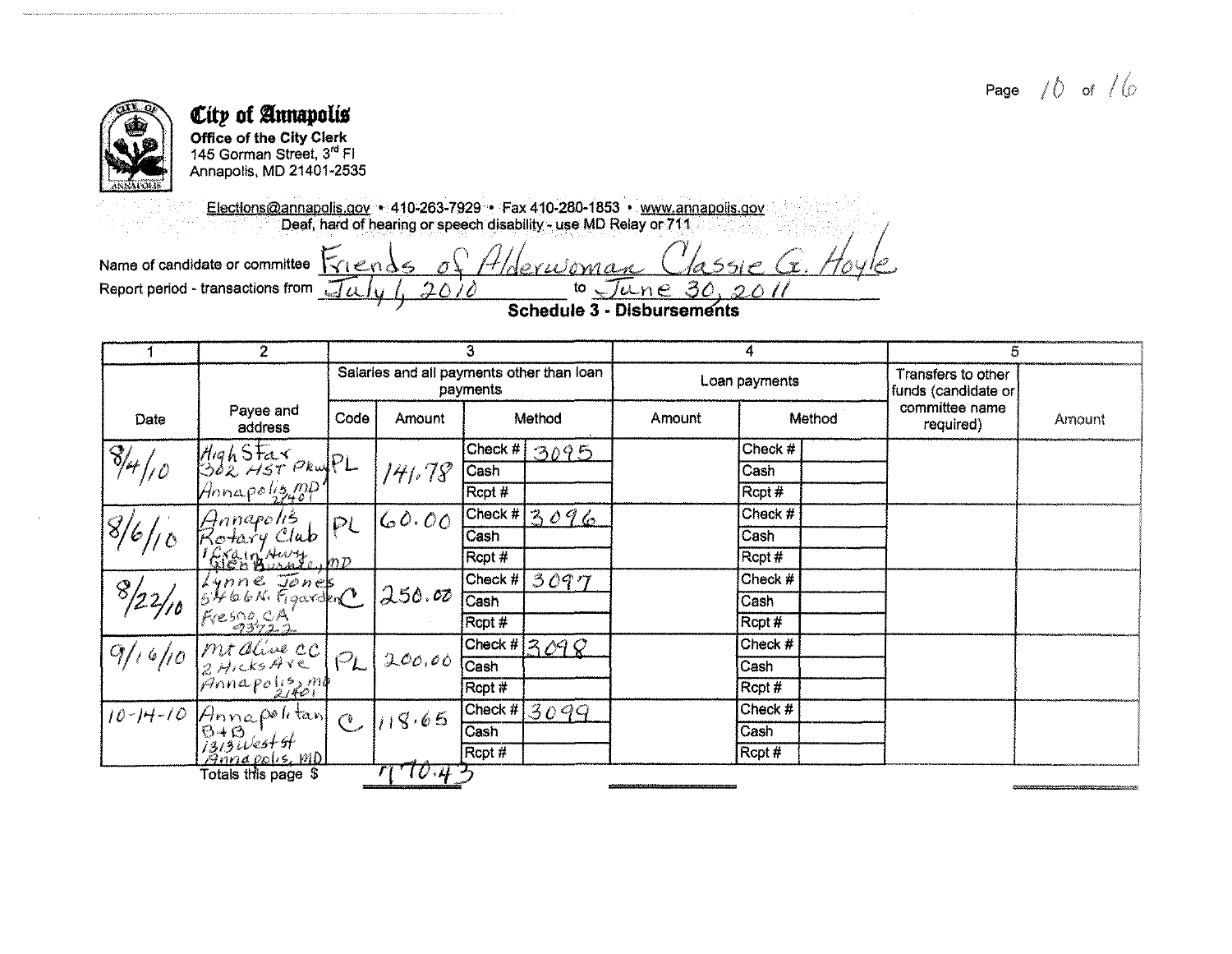

**Office of the City Clerk**<br>145 Gorman Street, 3<sup>rd</sup> Fl Annapolis, MD 21401-2535

Elections@annapolis.gov • 410-263-7929 • Fax 410-280-1853 • www.annapolis.gov<br>Deaf, hard of hearing or speech disability - use MD Relay or 711  $|a\leq c$ Name of candidate or committee  $\forall$  ( $end$ 5  $\varpi$ tlderwoma Report period - transactions from  $2\%$ to une -28  $\Gamma$ 

**Schedule 3 - Disbursements** 

|      | $\overline{2}$                                                                                                            |      |                                           | З                        |                                       | 4             |         |  | 5                                         |        |
|------|---------------------------------------------------------------------------------------------------------------------------|------|-------------------------------------------|--------------------------|---------------------------------------|---------------|---------|--|-------------------------------------------|--------|
|      |                                                                                                                           |      | Salaries and all payments other than loan | payments                 |                                       | Loan payments |         |  | Transfers to other<br>funds (candidate or |        |
| Date | Payee and<br>Jate<br>10/21/10 Jose Harry S.T. $PL$<br>2021 Hand polis, mp<br>21.401                                       | Code | Amount                                    | Method                   |                                       | Amount        | Method  |  | committee name<br>required)               | Amount |
|      |                                                                                                                           |      |                                           |                          | $\sqrt{\frac{C\text{heck}\#315C}{C}}$ |               | Check # |  |                                           |        |
|      |                                                                                                                           |      | 1440.001                                  | Cash                     |                                       |               | Cash    |  |                                           |        |
|      |                                                                                                                           |      |                                           | Rcpt #                   |                                       |               | Rcpt #  |  |                                           |        |
|      |                                                                                                                           |      |                                           |                          | Check # 3/5/                          |               | Check # |  |                                           |        |
|      |                                                                                                                           |      |                                           | Cash                     |                                       |               | Cash    |  |                                           |        |
|      | $\frac{1}{2}$ /10 $\begin{vmatrix} 80 & 6 \\ 900 & 6 \end{vmatrix}$ $\begin{vmatrix} 6 & 29.16 \\ 4000 & 6 \end{vmatrix}$ |      |                                           | Rcpt #                   |                                       |               | Rcpt#   |  |                                           |        |
|      | $\sqrt{\frac{1}{21}}$ /10 Shelia Finlayon 55,00                                                                           |      |                                           | Check #                  | 3152                                  |               | Check # |  |                                           |        |
|      |                                                                                                                           |      |                                           | Cash                     |                                       |               | Cash    |  |                                           |        |
|      |                                                                                                                           |      |                                           | Rcpt #                   |                                       |               | Rcpt #  |  |                                           |        |
|      | 1/26/10 Office Depot<br>2550 Solomon 05<br>Finapolis mu                                                                   |      |                                           | Check $#$                | 153<br>$\mathcal{P}_{\mathcal{A}}$    |               | Check # |  |                                           |        |
|      |                                                                                                                           |      | 63.58                                     | $\overline{\text{Cash}}$ |                                       |               | Cash    |  |                                           |        |
|      |                                                                                                                           |      |                                           | Rcpt #                   |                                       |               | Rcpt #  |  |                                           |        |
|      |                                                                                                                           |      | 20,00                                     | Check $#$                | $\sqrt{3/54}$                         |               | Check # |  |                                           |        |
|      | $\eta/27/10$ BCAS, gmather PL                                                                                             |      |                                           | Cash                     |                                       |               | Cash    |  |                                           |        |
|      | $[Ca/H$ <i>more</i> $mp$ $_{2}$                                                                                           |      |                                           | Rcpt#                    |                                       |               | Rcpt #  |  |                                           |        |
|      | Totals this nane_\$                                                                                                       |      | 160771                                    |                          |                                       |               |         |  |                                           |        |

tais เกเง paye o

 $1001.77$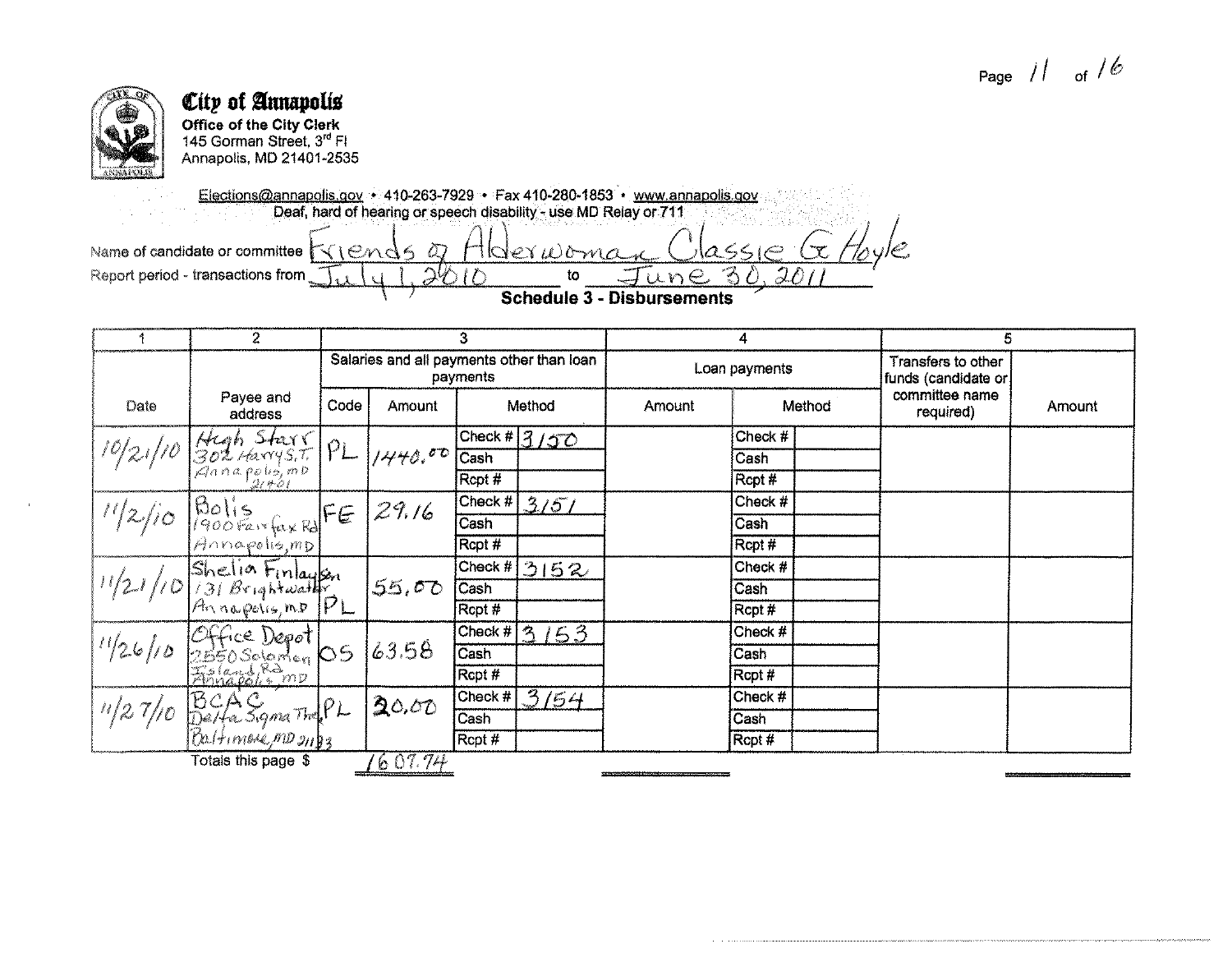

 $\frac{1}{\sqrt{2}}$ 

#### City of Annapolis **Office of the City Clerk**

145 Gorman Street, 3rd FI Annapolis, MD 21401-2535

 $\frac{1}{2}$ 

Elections@annapolis.gov + 410-263-7929 + Fax 410-280-1853 + www.annapolis.gov Deaf, hard of hearing or speech disability - use MD Relay or 711

dexistoman

 $\wedge$ i  $\wedge$ 

Name of candidate or committee  $\left|\neg\Diamond\right|\in\wedge\wedge\Diamond$ Report period - transactions from

**Schedule 3 - Disbursements** 

to.

 $1650666$ 

 $\mathcal{A}$ 

 $\overline{\mathcal{L}}$ 

 $H_0 \vee H_1 \in$ 

|               | 2                                                        |                           |                                           | З                        |                        | 4             |         |  | 5                                         |        |
|---------------|----------------------------------------------------------|---------------------------|-------------------------------------------|--------------------------|------------------------|---------------|---------|--|-------------------------------------------|--------|
|               |                                                          |                           | Salaries and all payments other than loan | payments                 |                        | Loan payments |         |  | Transfers to other<br>funds (candidate or |        |
| Date          | Payee and<br>address                                     | Code                      | Amount                                    | Method                   |                        | Amount        | Method  |  | committee name<br>required)               | Amount |
| 12/23/10      |                                                          |                           | 100.00                                    | Check #                  | 3155                   |               | Check # |  |                                           |        |
|               |                                                          |                           |                                           | $\overline{\text{Cash}}$ |                        |               | Cash    |  |                                           |        |
|               | Sam Shropshile<br>99 Nueswood Civ<br>Annapolis, 21203 FE |                           |                                           | Rcpt #                   |                        |               | Rcpt#   |  |                                           |        |
| 12/24/78      |                                                          | PL                        | 100.00                                    |                          | $\sqrt{C}$ heck # 3156 |               | Check # |  |                                           |        |
|               |                                                          |                           |                                           | Cash                     |                        |               | Cash    |  |                                           |        |
|               | Charlestin<br>Fairley, 342<br>Hamleteymp                 |                           |                                           | Rcpt #                   |                        |               | Rcpt#   |  |                                           |        |
| 1/11/11       |                                                          | PL                        | 50.00                                     |                          | [Check #2]157]         |               | Check # |  |                                           |        |
|               | $m_{0.6}^{V-K}$<br>P.O. Gov 371<br>Annagolis, mo         |                           |                                           | Cash                     |                        |               | Cash    |  |                                           |        |
|               |                                                          |                           |                                           | Rcpt #                   |                        |               | Rcpt#   |  |                                           |        |
|               | ATWOC (1)                                                | $\int_{-\infty}^{\infty}$ | 400,00                                    |                          | Check # $3158$         |               | Check # |  |                                           |        |
| $\frac{1}{5}$ |                                                          |                           |                                           | Cash                     |                        |               | Cash    |  |                                           |        |
|               | IArnold, MD                                              |                           |                                           | Rcpt #                   |                        |               | Rcpt#   |  |                                           |        |
| 1/7/11        | United Meth. WPL                                         |                           | 70,00                                     | Check #                  | 3159                   |               | Check # |  |                                           |        |
|               |                                                          |                           |                                           | Cash                     |                        |               | Cash    |  |                                           |        |
|               | Primapolis mp                                            |                           |                                           | Rcpt #                   |                        |               | Rcpt#   |  |                                           |        |
|               | Totals this page \$                                      |                           | 727.00                                    |                          |                        |               |         |  |                                           |        |

\* Benefit YWCA Scholarship program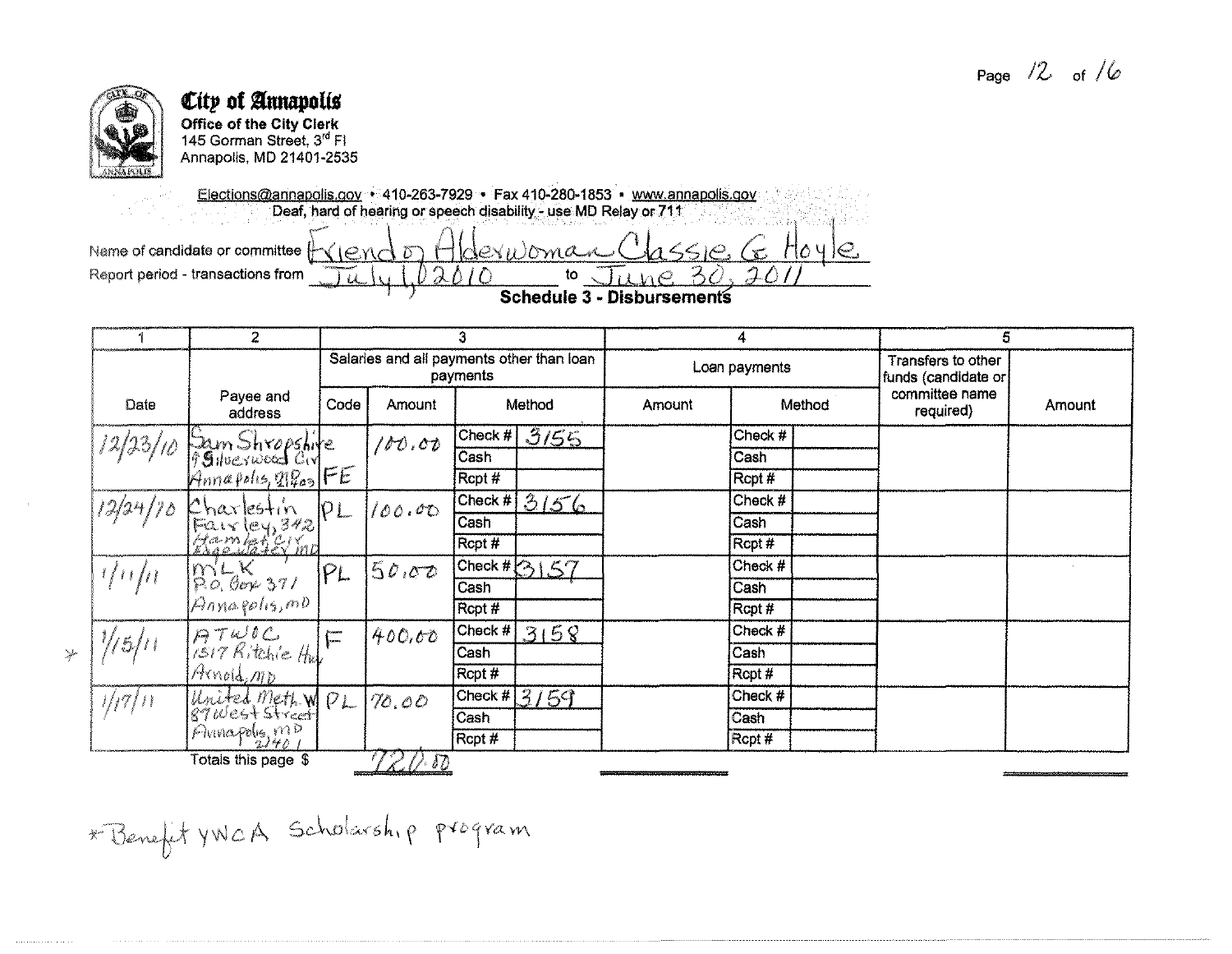

 $\mathcal{A}$ 

## City of Annapolis Office of the City Clerk

145 Gorman Street, 3<sup>rd</sup> Fl Annapolis, MD 21401-2535

Elections@annapolis.gov + 410-263-7929 + Fax 410-280-1853 + www.annapolis.gov Deaf, hard of hearing or speech disability - use MD Relay or 711  $Chase$ Ex Hou  $downa$ 

 $\sqrt{2}$ 

 $010$ 

Name of candidate or committee  $\forall \forall$  \  $\in$   $\land$   $\land$   $\sigma$   $\land$   $\vdash$ Report period - transactions from

Schedule 3 - Disbursements

 $\sim$  0

to

 $\mathcal{A}$ 

|             | 2                                                 |      |                                           | з                  |                                     | 4             |                   |  | 5                                         |               |
|-------------|---------------------------------------------------|------|-------------------------------------------|--------------------|-------------------------------------|---------------|-------------------|--|-------------------------------------------|---------------|
|             |                                                   |      | Salaries and all payments other than loan | payments           |                                     | Loan payments |                   |  | Transfers to other<br>funds (candidate or |               |
| <b>Date</b> | Payee and<br>address                              | Code | Amount                                    | Method             |                                     | Amount        | Method            |  | committee name<br>required)               | <b>Amount</b> |
| 14/14/11    | Glaucoma $C$ $PL$                                 |      |                                           |                    | $\overline{\text{Check H}}$ 3 / 6 0 |               | Check #           |  |                                           |               |
|             | 4175 N Hanson                                     |      | 50,00                                     | Cash               |                                     |               | Cash              |  |                                           |               |
|             | Annapohs, mp                                      |      |                                           | Rcpt#              |                                     |               | Rcpt <sup>#</sup> |  |                                           |               |
| 14/22/11    |                                                   |      | 300.00                                    |                    | $\sqrt{\text{Check}\#316}$          |               | Check #           |  |                                           |               |
|             |                                                   |      |                                           | Cash               |                                     |               | Cash              |  |                                           |               |
|             | Double Tree<br>210 Holday G<br>Annapolis, mp      |      |                                           | Rcpt #             |                                     |               | Rcpt#             |  |                                           |               |
| 4/19/11     |                                                   |      | 100,00                                    | $\mathsf{Check}\#$ | 3162                                |               | Check #           |  |                                           |               |
|             |                                                   |      |                                           | Cash               |                                     |               | Cash              |  |                                           |               |
|             | Kenny Kirby FE<br>Pocconley or FE<br>Annapolis MP |      |                                           | Rcpt#              |                                     |               | Rcpt#             |  |                                           |               |
| 4/20/11     |                                                   |      | 600,00                                    | [Check H]          | 3163                                |               | Check #           |  |                                           |               |
|             | Seave<br>1040 Annapolis May S                     |      |                                           | Cash               |                                     |               | Cash              |  |                                           |               |
|             | Annapolis, megol                                  |      |                                           | Rcpt #             |                                     |               | Rcpt#             |  |                                           |               |
| $H_{25/11}$ | Office Depot PL<br>2650 Solomon<br>Island Rd      |      | 57.18                                     | Check #            | 3164                                |               | Check #           |  |                                           |               |
|             |                                                   |      |                                           | Cash               |                                     |               | Cash              |  |                                           |               |
|             | Annapolis, MD                                     |      |                                           | Rcpt #             |                                     |               | Rcpt#             |  |                                           |               |
|             | Totals this page \$                               |      | 1107.18                                   |                    |                                     |               |                   |  |                                           |               |

\* Benefit Mt Olive Community Life Center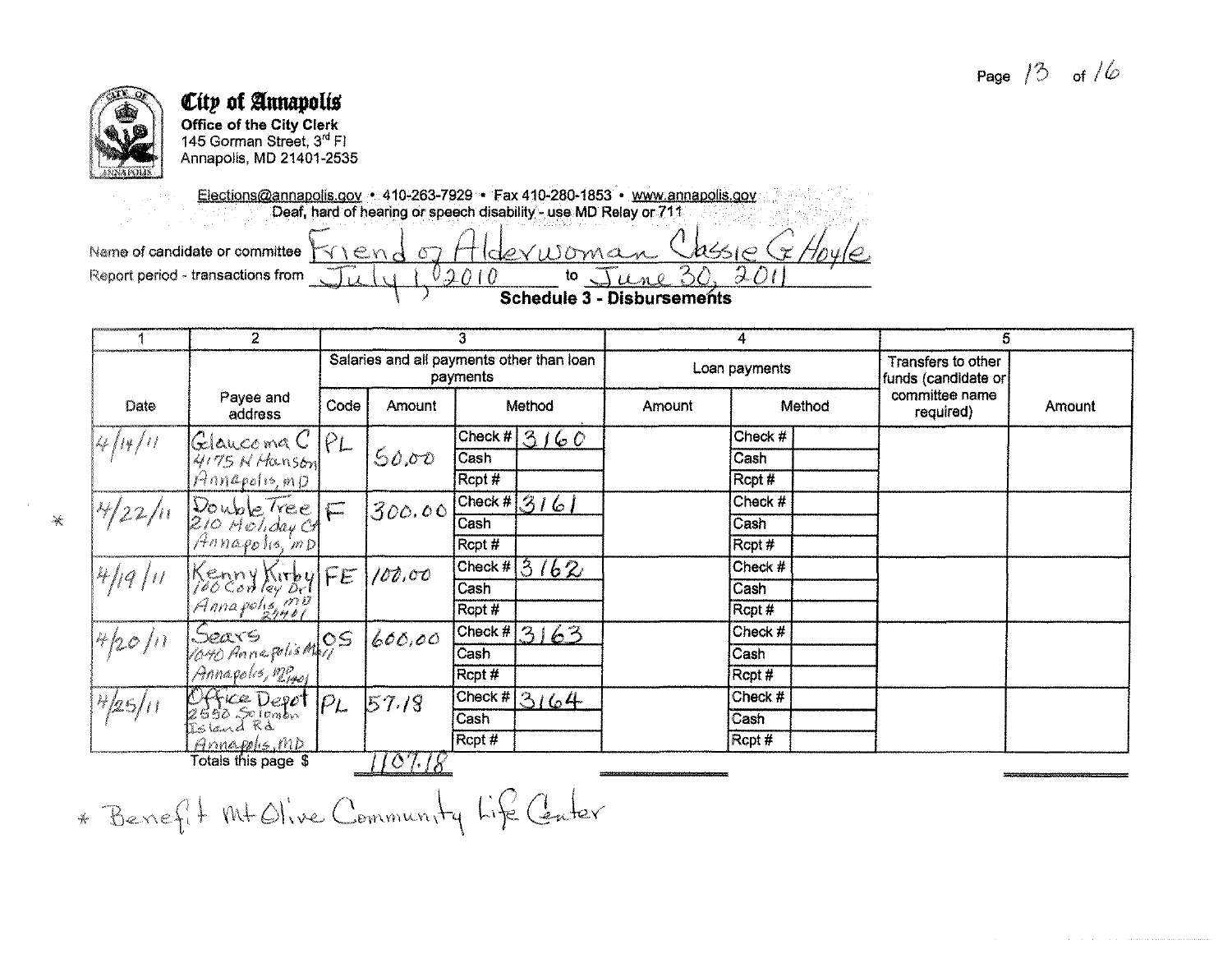# Page  $/4$  of  $/6$



 $\lambda^{\rm{max}}$ 

 $\mathcal{N}$ 

 $\ast$ 

# City of Annapolis

**Office of the City Clerk** 145 Gorman Street, 3rd FI Annapolis, MD 21401-2535

Elections@annapolis.gov • 410-263-7929 • Fax 410-280-1853 • www.annapolis.gov Deaf, hard of hearing or speech disability - use MD Relay or 711

 $V_{\mathcal{Q}}$ 

 $\triangle$  I $\triangle$ 

 $b$ viusman

to

Name of candidate or committee triend m Report period - transactions from  $\sqrt{11}$ 

 $\sqrt{11}$ **Schedule 3 - Disbursements** 

 $0.030$ 

 $s$ ssie G $H_0$ yle

|            | $\overline{2}$                                    |                           |               | 3                                                     |        |               | 5                                         |        |
|------------|---------------------------------------------------|---------------------------|---------------|-------------------------------------------------------|--------|---------------|-------------------------------------------|--------|
|            |                                                   |                           |               | Salaries and all payments other than loan<br>payments |        | Loan payments | Transfers to other<br>funds (candidate or |        |
| Date       | Payee and<br>address                              | Code                      | <b>Amount</b> | Method                                                | Amount | Method        | committee name<br>required)               | Amount |
| *125/11    |                                                   | $\sqrt{ }$                | (69.73)       | Check # 3165                                          |        | Check #       |                                           |        |
|            | Office Depot<br>2550 Salemon<br>Island Rd         |                           |               | Cash                                                  |        | Cash          |                                           |        |
|            | Annapolis, MD                                     |                           |               | Rcpt #                                                |        | Rcpt#         |                                           |        |
| 4/26/11    |                                                   | $\mathcal{P}$             | 176.00        | $\sqrt{Check\#3/66}$                                  |        | Check #       |                                           |        |
|            |                                                   |                           |               | Cash                                                  |        | Cash          |                                           |        |
|            | Vostmaster<br>Legron Branch<br>Annapolis, MD      |                           |               | Rcpt #                                                |        | Rcpt#         |                                           |        |
| '/27 /11   |                                                   |                           | 129.90        | $\sqrt{\text{Check}\#3}/67$                           |        | Check #       |                                           |        |
|            |                                                   | $\int_{-\infty}^{\infty}$ |               | $\overline{\text{Cash}}$                              |        | Cash          |                                           |        |
|            | Mano Sulartz<br>10801 Falls Rd<br>Luthex ville Mo |                           |               | Rcpt #                                                |        | Rcpt#         |                                           |        |
| 4 (27   11 |                                                   |                           | 105.00        | 68<br>Check $#$<br>$\Im$                              |        | Check $#$     |                                           |        |
|            | $O(C$<br>1908 Forest D <sub>PL</sub>              |                           |               | Cash                                                  |        | Cash          |                                           |        |
|            |                                                   |                           |               | Rcpt #                                                |        | Rcpt #        |                                           |        |
| 5/2/7      | James Belland F                                   |                           | 400,00        | 3169<br>Check $#$                                     |        | Check #       |                                           |        |
|            |                                                   |                           |               | Cash                                                  |        | Cash          |                                           |        |
|            | ArnoldmD2log                                      |                           |               | Rcpt #                                                |        | Rcpt #        |                                           |        |
|            | Totals this page \$                               |                           | 980.63        |                                                       |        |               |                                           |        |

\* Benefit Mt Clive Community Life Center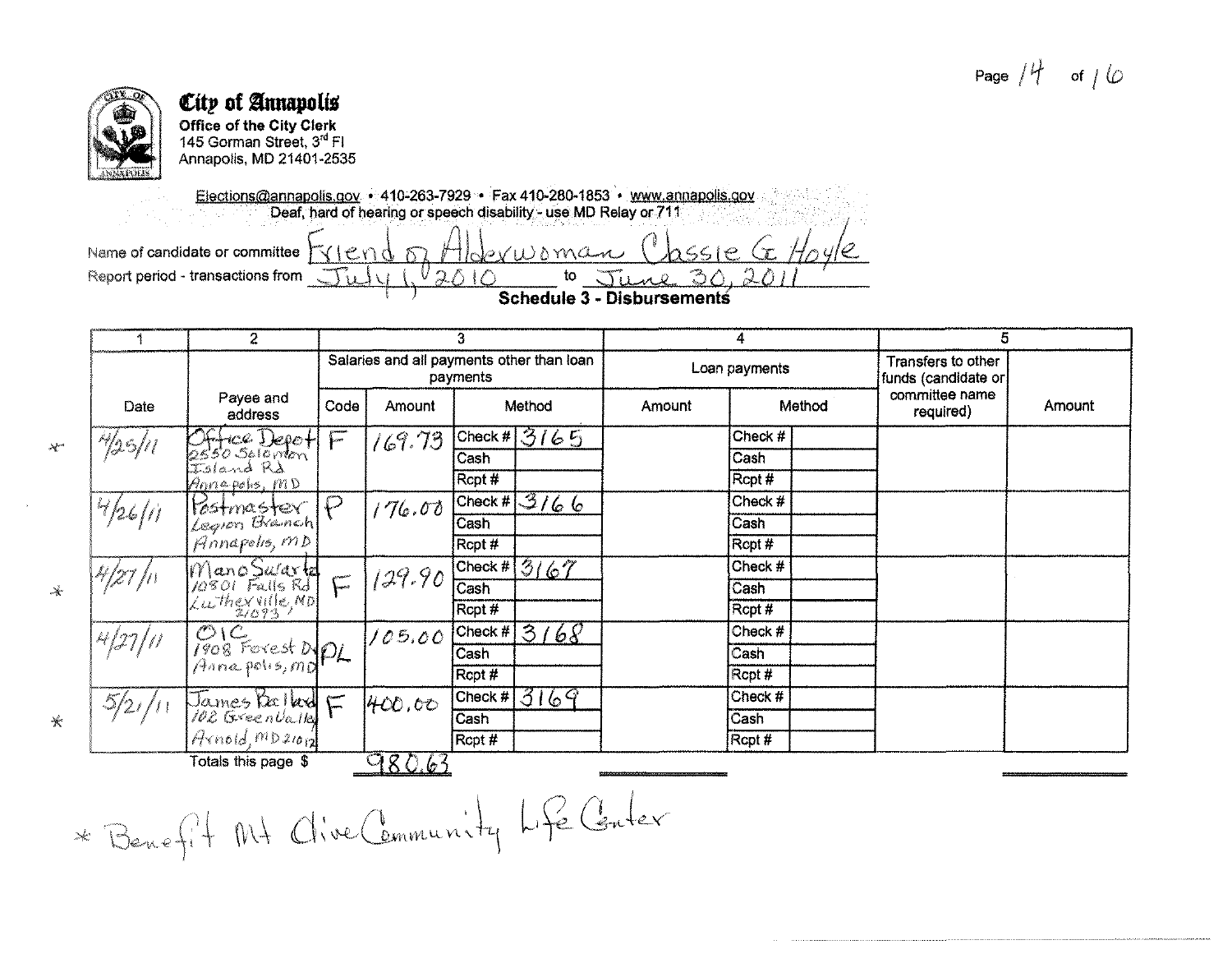Page  $/5$  of  $/6$ 



# City of Annapolis **Office of the City Clerk**<br>145 Gorman Street, 3<sup>rd</sup> Fl

Annapolis, MD 21401-2535

Elections@annapolis.gov • 410-263-7929 • Fax 410-280-1853 • www.annapolis.gov<br>Deaf, hard of hearing or speech disability - use MD Relay or 711

Name of candidate or committee  $\forall x \in \mathbb{R}$  or  $d_{\sigma}$ Hberwoman 2551C Report period - transactions from  $\mu_{\eta}$  $\mathsf{to}$ UNO  $\mathcal{L}$  $\sim$  10

**Schedule 3 - Disbursements** 

|               | $\overline{2}$                                         |                |                                           | З            |                 | 4             |         |        | 5                                         |        |
|---------------|--------------------------------------------------------|----------------|-------------------------------------------|--------------|-----------------|---------------|---------|--------|-------------------------------------------|--------|
|               |                                                        |                | Salaries and all payments other than loan | payments     |                 | Loan payments |         |        | Transfers to other<br>funds (candidate or |        |
| Date          | Payee and<br>address                                   | Code           | Amount                                    | Method       |                 | Amount        |         | Method | committee name<br>required)               | Amount |
|               | kostmaster                                             | $\mathcal P$   | 22,00                                     | Check #      | 3170            |               | Check # |        |                                           |        |
| $\frac{6}{8}$ | Legion Branch                                          |                |                                           | Cash         |                 |               | Cash    |        |                                           |        |
|               | Arinapolis, mp                                         |                |                                           | Rcpt #       |                 |               | Rcpt#   |        |                                           |        |
|               |                                                        |                |                                           |              | $ Check\#[3/7]$ |               | Check # |        |                                           |        |
|               |                                                        | FE             | 27/83                                     | Cash         |                 |               | Cash    |        |                                           |        |
|               | Princess Royale<br>91st Street<br>Gegen Citymp         |                |                                           | Rcpt #       |                 |               | Rcpt#   |        |                                           |        |
| 16/10/11      | EorgFredrick PLIn<br>EorgFredrick PLIn<br>Rouglas Blvd |                | 25.00                                     | Check #      | 3172            |               | Check # |        |                                           |        |
|               |                                                        |                |                                           | Cash         |                 |               | Cash    |        |                                           |        |
|               |                                                        |                |                                           | Rcpt #       |                 |               | Rcpt#   |        |                                           |        |
| 6/12/11       |                                                        |                |                                           | Chack #      | 13/73           |               | Check # |        |                                           |        |
|               | $Hmber$ $\overline{J}$ ines $\overline{C}$             |                | 100.00                                    | Cash         |                 |               | Cash    |        |                                           |        |
|               | Annapolis, mol                                         |                |                                           | Rcpt#        |                 |               | Rcpt #  |        |                                           |        |
|               |                                                        | $\mathbb{C}$ . | 100.00                                    | Check # $31$ | $2^{2}$         |               | Check # |        |                                           |        |
| $6/19$ $\mu$  | Krystal Hoyd                                           |                |                                           | Cash         |                 |               | Cash    |        |                                           |        |
|               | Red Lion, PA                                           |                |                                           | Rcpt #       |                 |               | Rcpt #  |        |                                           |        |
|               | Totals this page \$                                    |                | 518.83                                    |              |                 |               |         |        |                                           |        |